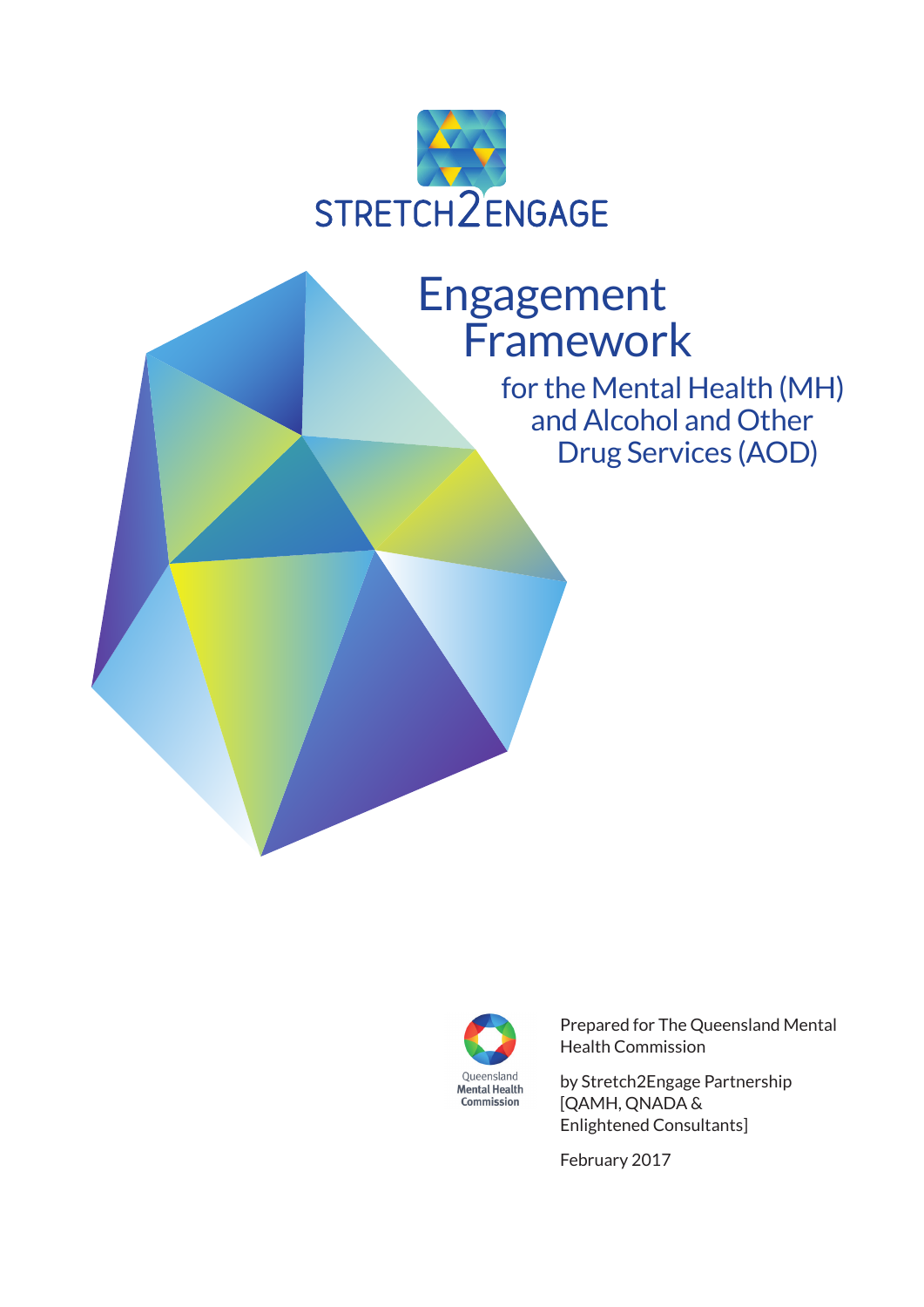*[Page left intentionally blank]*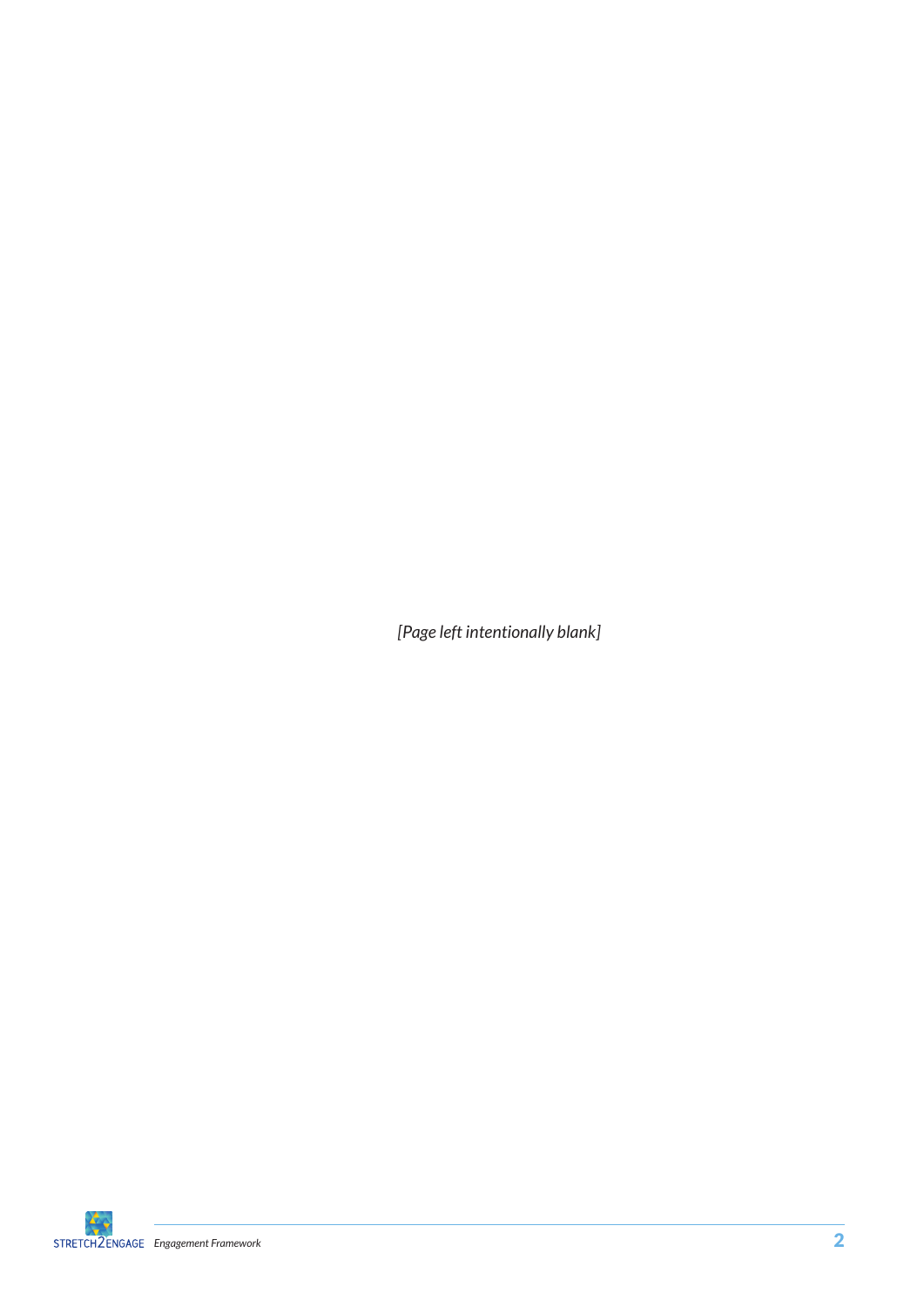

# Table of Contents

| Introduction to the Stretch2Engage Framework | $\overline{4}$ |
|----------------------------------------------|----------------|
| Defining engagement                          | $\overline{4}$ |
| Values                                       | $\overline{4}$ |
| Changing culture                             | 4              |
| The Stretch2Engage Domains                   | 5              |
| How is great service engagement achieved?    | 6              |
| Stretch2Be Curious                           | 7              |
| <b>Practice Principles</b>                   | 7              |
| Practice Example                             | 7              |
| Stretch2Be Clear                             | 8              |
| <b>Practice Principles</b>                   | 8              |
| Practice Example                             | 8              |
| Stretch2Be Champion                          | 9              |
| <b>Practice Principles</b>                   | 9              |
| Practice Example                             | 9              |
| Stretch2Be Creative                          | 10             |
| <b>Practice Principles</b>                   | 10             |
| Practice Example                             | 10             |
| Stretch2Be Collective                        | 11             |
| <b>Practice Principles</b>                   | 11             |
| Practice Example                             | 12             |
| Stretch2Be Comprehensive                     | 13             |
| <b>Practice Principles</b>                   | 13             |
| Practice Example                             | 13             |
| Stretch2Be Committed                         | 14             |
| <b>Practice Principles</b>                   | 14             |
| Practice Example                             | 14             |
|                                              |                |

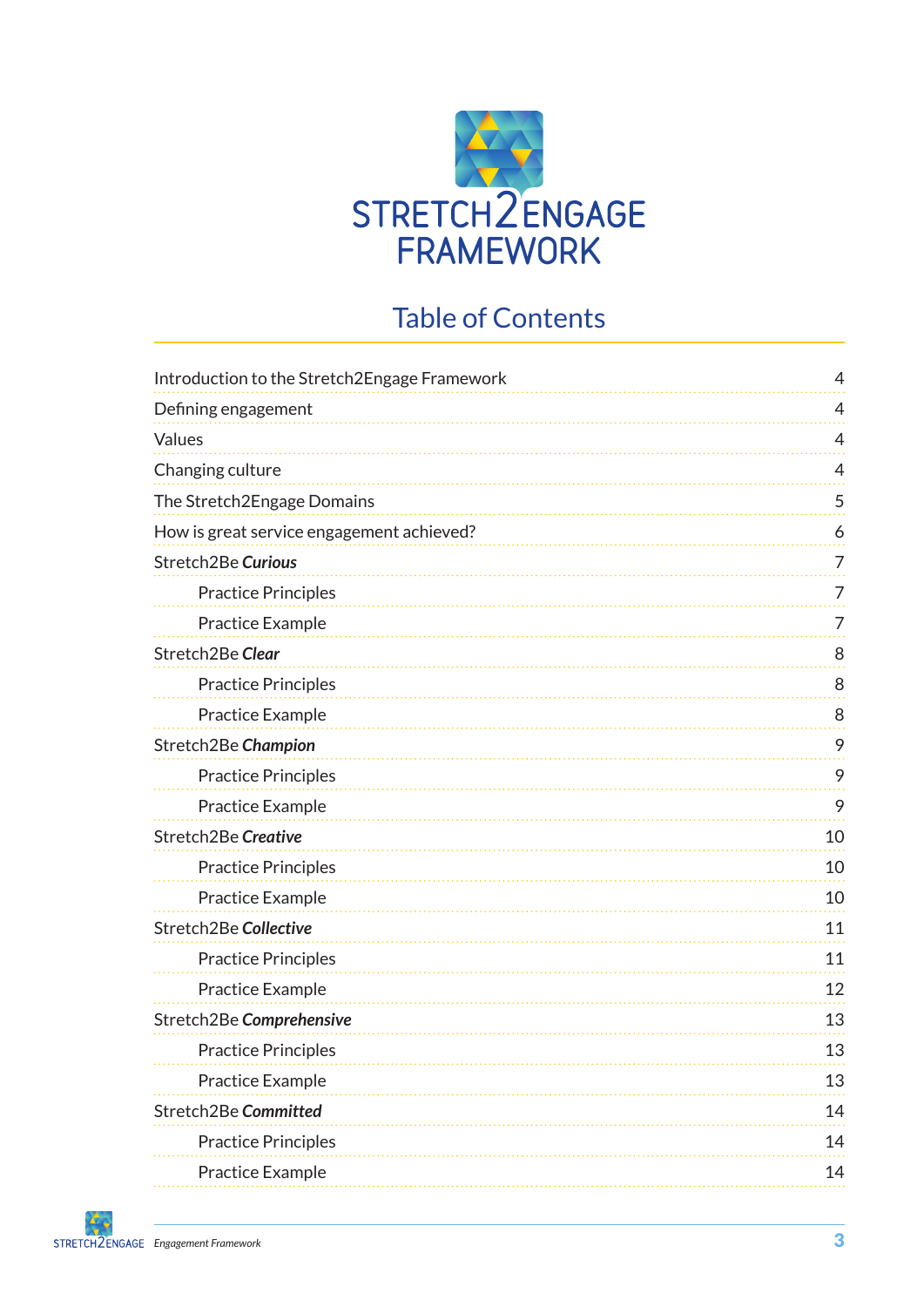# Introduction to the Stretch2Engage Framework

Stretch2Engage provides a framework for use by the public, non-government and private mental health and alcohol and other drug services.

# Defining engagement

Stretch2Engage defines engagement as:

#### *'Encompassing the processes and techniques that organisations employ to involve people using services, and their families, carers and friends in the design or redesign of their services.'*

They make the very clear distinction between engagement and therapeutic engagement which focuses on the rapport and relationship built between a clinician and/or other workers for the purpose of providing direct support or treatment to a person.

## Values

Stretch2Engage is founded on values which acknowledge engagement of people with a lived experience, their families and carers as a human right fundamental to citizenship. This value sees engagement as being important in its own right while acknowledging the benefits to services who engage effectively.

To give effect to these values, the principles require organisations to think and act differently. They call upon services to think about their engagement activities by asking the question:

#### *'How can my organisation more effectively engage?'*

This question differs significantly from the usual approach of asking the question how we can enable people with a lived experience, families, carers and friends to engage.

These different questions change the emphasis of engagement activities. It moves the focus from inviting and building the capacity of people with a lived experience, families, carers and friends to engage, to one which seeks to build the organisation's capability. The change of focus influences how engagement is viewed, funded, assessed and evaluated by organisations.

# Changing culture

Moving towards this change of emphasis involves culture change for many organisations. Based on contemporary approaches to organisational change, the draft principles are based on notions of stretching beyond what is already known and resisting inevitable pulls to maintain the status quo. Put simply, organisations, stretch to change but in the process may have a tendency to return to the known practices and approaches, much like a rubber band.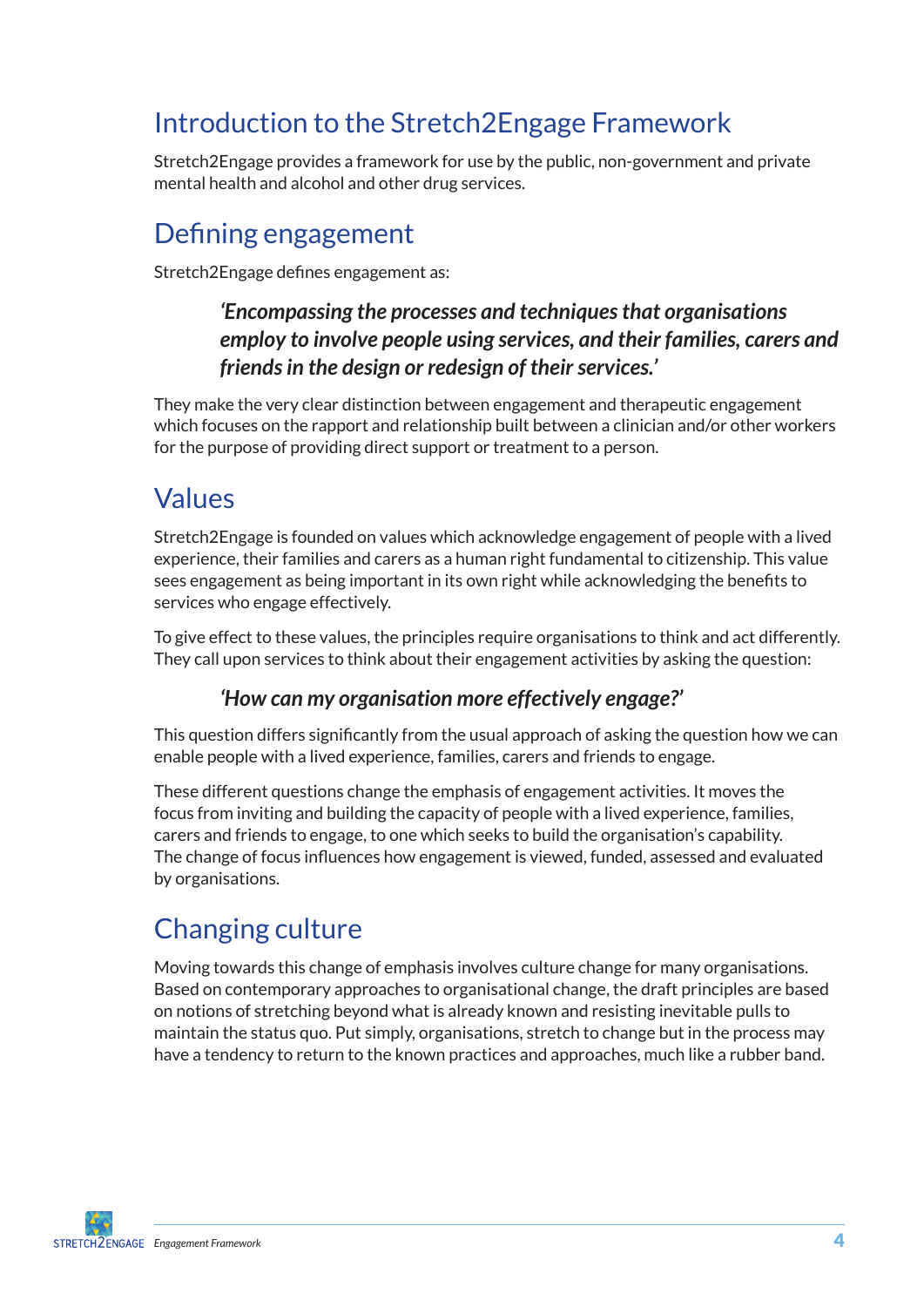# The Stretch2Engage Domains

Through the consultation process seven value domains were identified to organise the Stretch2Engage framework around. These seven value domains are:

- **1. Stretch2Be** *Curious*: Eager to know or learn.
- **2. Stretch2Be** *Clear***:** Initiatives are transparent in their reason and are easily understood.
- **3. Stretche2Be** *Champion***:** Vigorously lead, promote and support the organisation in their engagement initiatives.
- **4. Stretch2Be** *Creative***:** Use of imaginative methods to evoke new ideas.
- **5. Stretch2Be** *Collective***:** intentionally seek out and engage people from diverse backgrounds and experiences.
- **6. Stretch2Be** *Comprehensive***:** Willing to explore all aspects and embrace divergent views.
- **7. Stretch2Be** *Committed***:** Pledge to ongoing service engagement initiatives.

The Stretch2Engage framework uses these value domains to identify practice principles and how they can be applied in service engagement activities. These examples are not intended to be prescriptive or exhaustive.

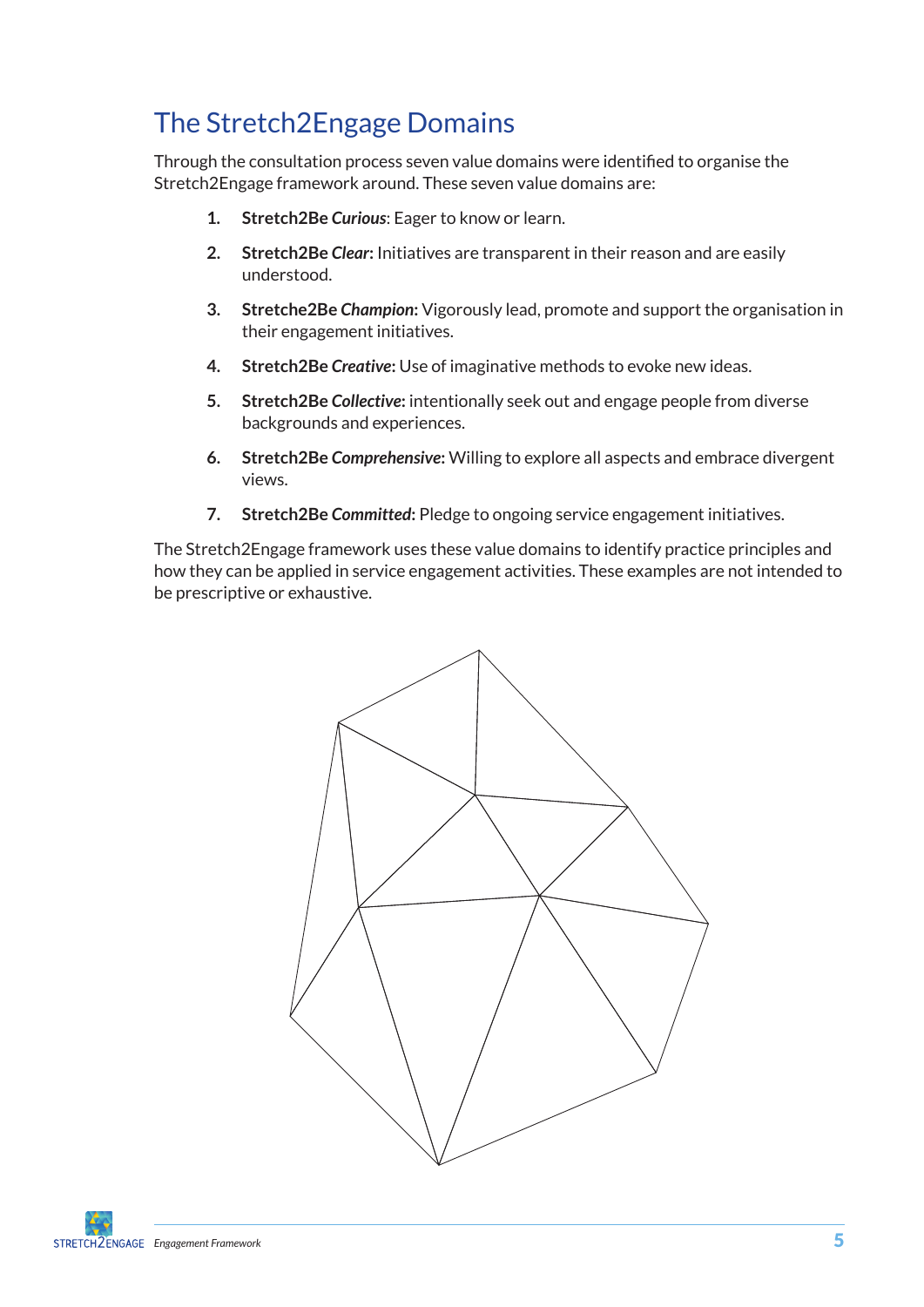# How is great service engagement achieved?

#### *In developing this Stretch2Engage framework people stressed that for great service engagement to be experienced, organisations must:*

- 1. Take responsibility for initiating and leading service engagement activities.
- 2. Create an organisational culture that values and is committed to service engagement practice.
- 3. Recognise that service engagement can in part redress power imbalances between people that provide services and people who use, have used or may use the services being provided.
- 4. Recognise service engagement activities as being distinct from service provision activities.
- 5. Commit to recognising and utilising the expertise of those who use the services and other community members who the organisation seeks to serve.
- 6. Engage prior to developing or redeveloping services to facilitate co-design.
- 7. Ensure that engagement activities are relevant, stimulating and energising for people involved.
- 8. Ensure that they engage with many, diverse voices, foster robust discussion and do not retreat from disagreement as this can lead to innovation, although good service engagement does not necessarily equate to the number of participants involved.
- 9. Use the wisdom and expertise of unique local community groups to ensure that the engagement processes employed are culturally safe, relevant and appropriate.
- 10. Seek feedback on service engagement processes, recognising that the effectiveness of service engagement is measured through the experience of those being engaged.
- 11. Have a go, even if their service engagement strategies are not perfect, using everyday methods, ideas and resources already available to them.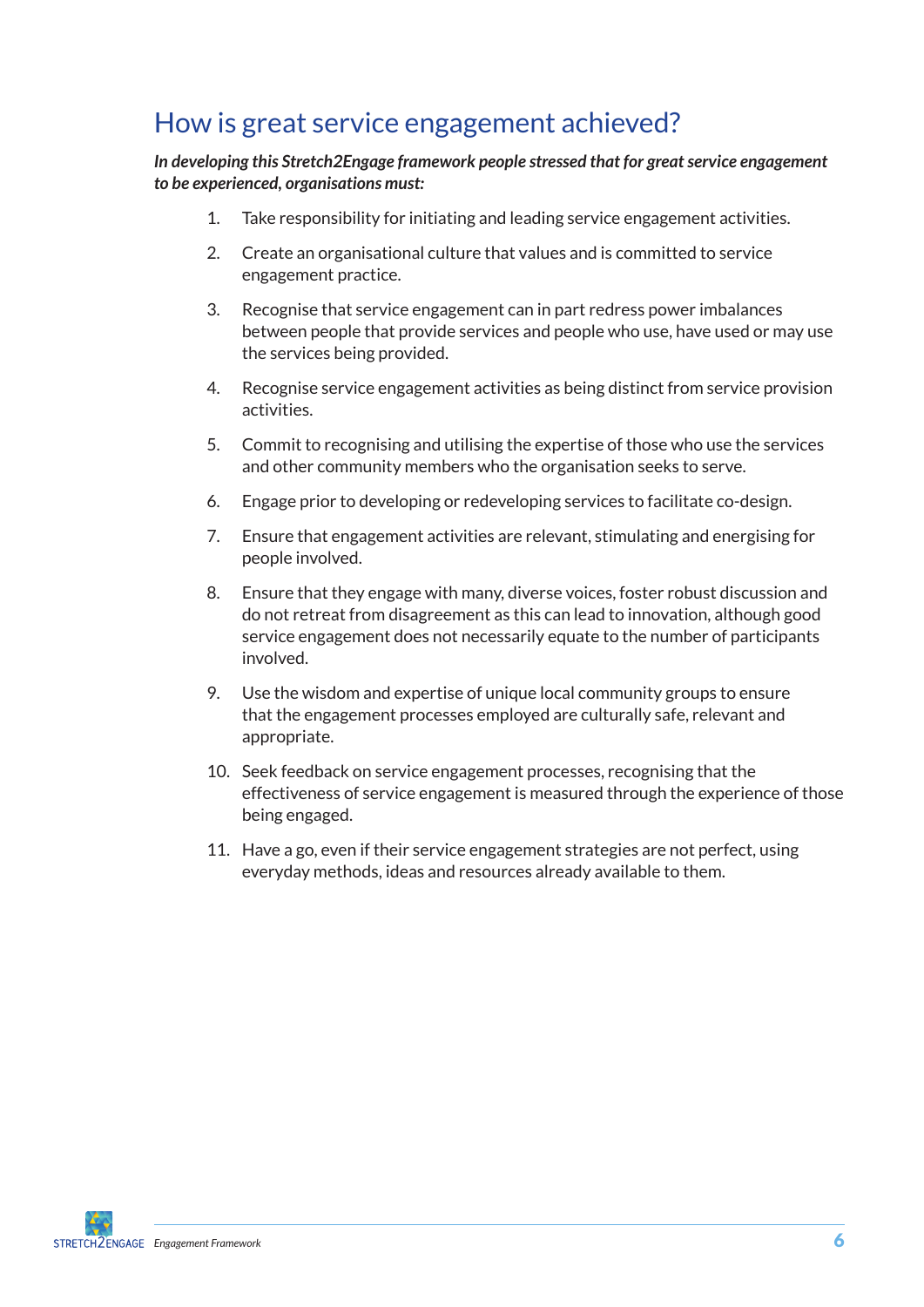

### *Eager to know or learn*

# Practice Principles

#### *Services who engage with people well:*

- 1. Listen with a genuine intent to hear and have the courage to be open about what they don't know.
- 2. Resist engagement processes, which focus solely on asking people what they want and design powerful questions for the purpose of raising new possibilities, challenging the beliefs that solutions are already fully known.
- 3. Resist implementing new practices without input from people accessing services and remain curious about testing new ideas.

# Practice Example

*The following is an example of a service engagement activity which embraces the value of being curious.* 

A service paints a large wall in their reception area with blackboard paint. Each week the service poses a question and writes it up on the blackboard wall. The service leaves chalk out and invites people to write up their answers to the weekly question.

*Questions could be general such as:* 

- "What do you love about out our service?"
- "If you were the Boss, what would you change about our service?"
- "How could we do better?"

#### *Or more specific such as:*

- "What activities would you like us to provide next month?"
- "If we set up a homework club on a Tuesday afternoon after school, would you come along?"

Feedback on decisions made regarding these questions could also be written up on the blackboard.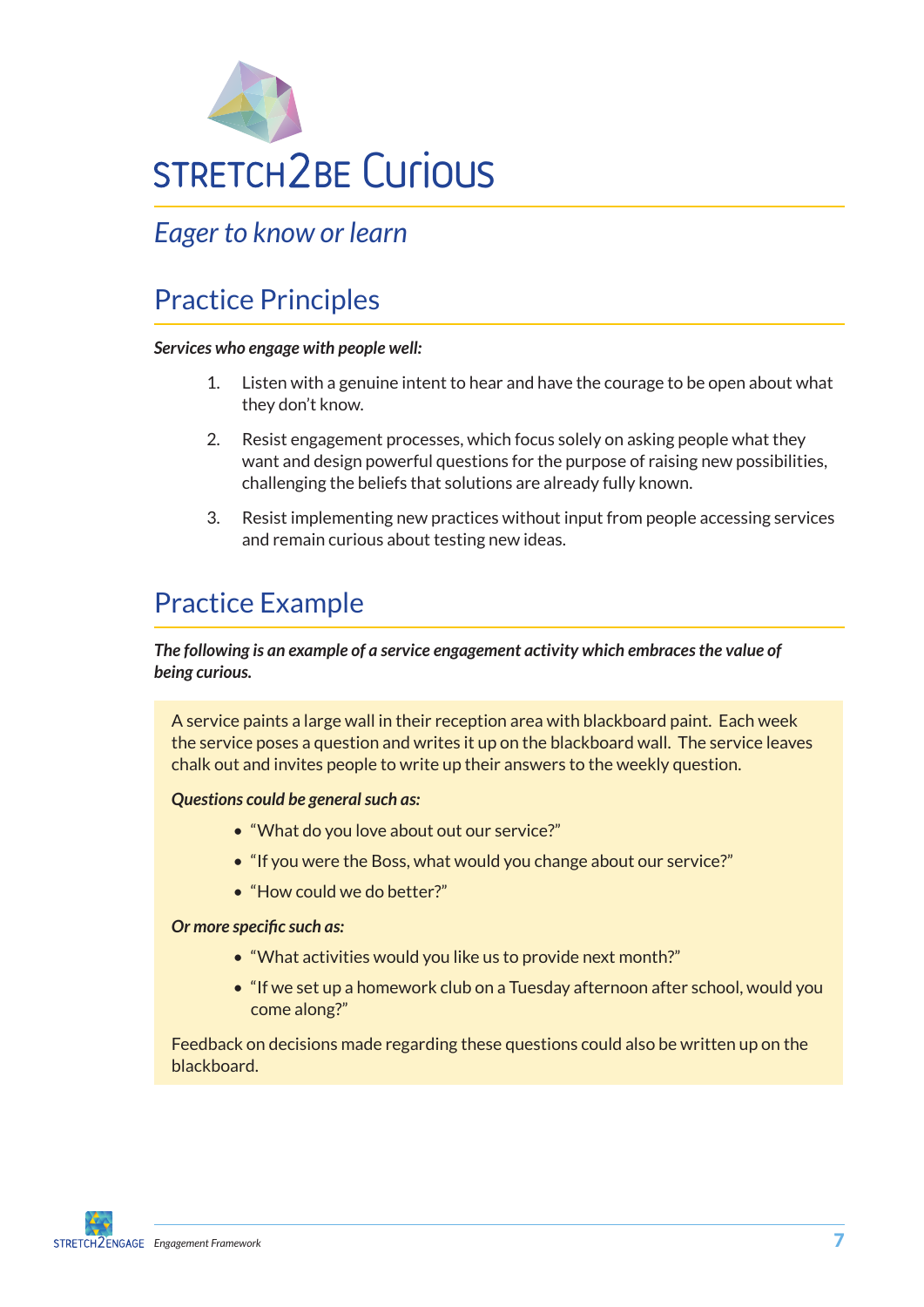

### *Initiatives are transparent in their reason and are easily understood.*

## Practice Principles

#### *Services who engage will people well:*

- 1. Understand that the contribution that people make to service engagement is valuable and being clear in purpose minimises the risk of wasting people's time and personal resources.
- 2. Resist unfocused inquiry and know the reason and purpose for engaging with people.
- 3. Resist assuming that all people engage for the same reasons and understand there are a range of motivations for why people participate in service engagement activities.
- 4. Resist utilising people's participation in service engagement activities as a way of monitoring personal progress and generate information and ideas for the sole purpose of service improvement and service design.
- 5. Resist using engagement activities for therapeutic intentions and ensure activities leave services with possibilities to be better and stronger.

### Practice Example

*The following is an example of a service engagement activity which embraces the value of being clear and having clarity.* 

A service invites people involved in the service to participate across a number and range of forums that contribute to strategic and day to day areas of operation of the service. For example, people could participate at the following:

- governance level strategic sessions;
- planning level discussions about new services/tenders;
- operational level discussions about day to day service delivery and decision making including input into the development of policies and procedures.

Minutes/notes from these sessions could be made available to everyone to access. This type of service engagement means that people feel involved and included in the service and there is little or no "complaints" about services but rather issues or challenges are everyone's responsibility.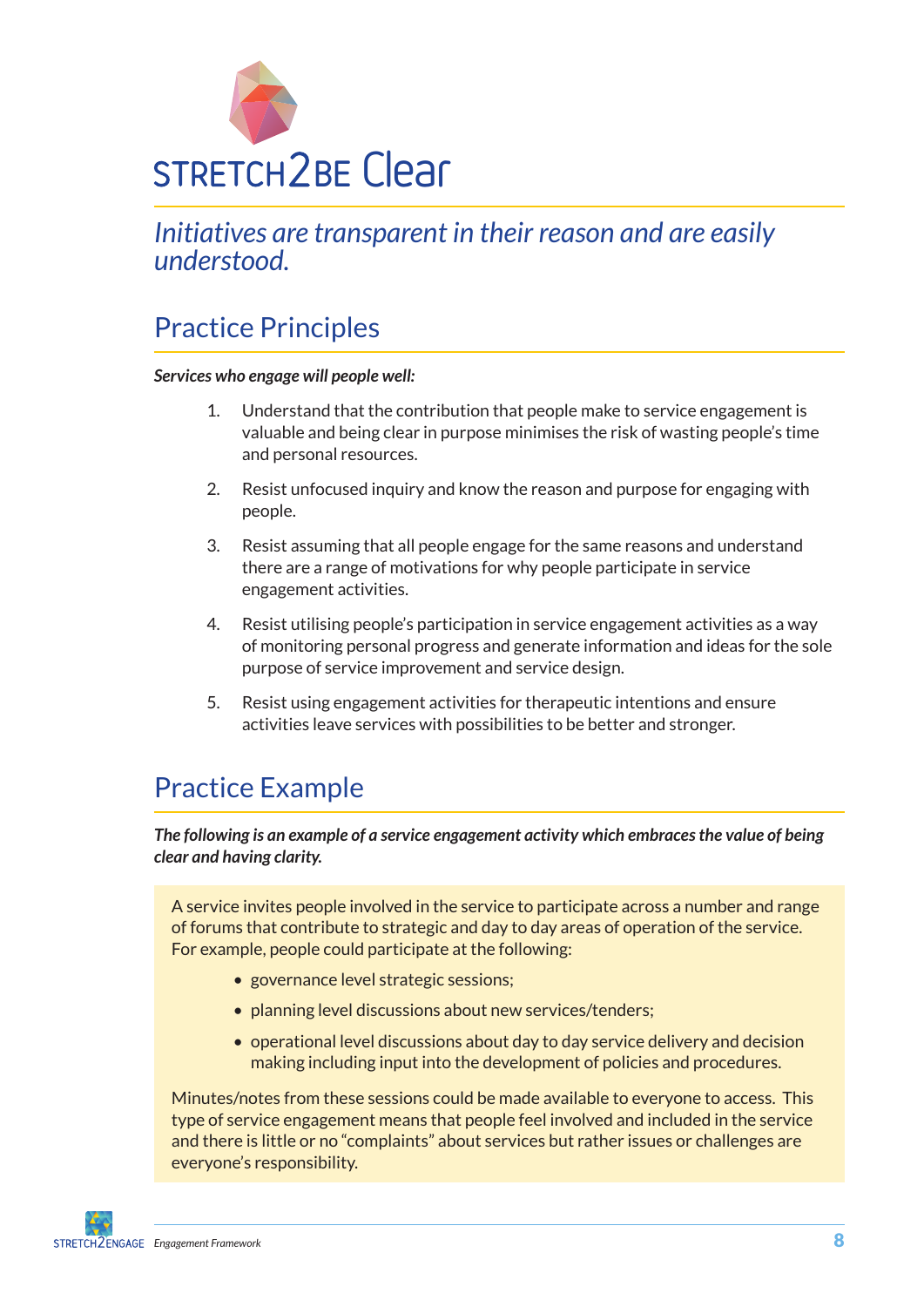

#### *To vigorously lead, promote and support the organisation in their engagement initiatives*

### Practice Principles

#### *Services who engage with people well:*

- 1. Resist relying on people to engage and actively initiate engagement.
- 2. Understand failure to engage with people is a problem of the service not the people the service is trying to engage.
- 3. Resist structuring initiatives that suit convenience alone and adapt the nature of engagement strategies to meet priorities and needs.
- 4. Resist reacting to problems as they arise as their only engagement strategy and appreciate and anticipate the need for embracing change to remain relevant.
- 5. Resist the assumption that people feel comfortable to approach services directly and host environments that are welcoming and appreciate the personal challenge it may take for some people to be present, based on their previous experiences.

### Practice Example

*The following is an example of a service engagement activity which embraces the value of championing and being a champion.*

Most services use annual surveying as a tool for service engagement. A more proactive way of doing this would be to involve people to help design and collect feedback from participants, on their time and on their turf. This could be face to face or on the phone. This could be a powerful approach to gathering feedback.

Consider involving people in staff recruitment on interview panels for key roles or perhaps invite short-listed candidates to join a group activity at the service to give everyone a chance to interact on a social and more casual level. This reinforces to potential new staff and people who use the service the service's commitment to service engagement.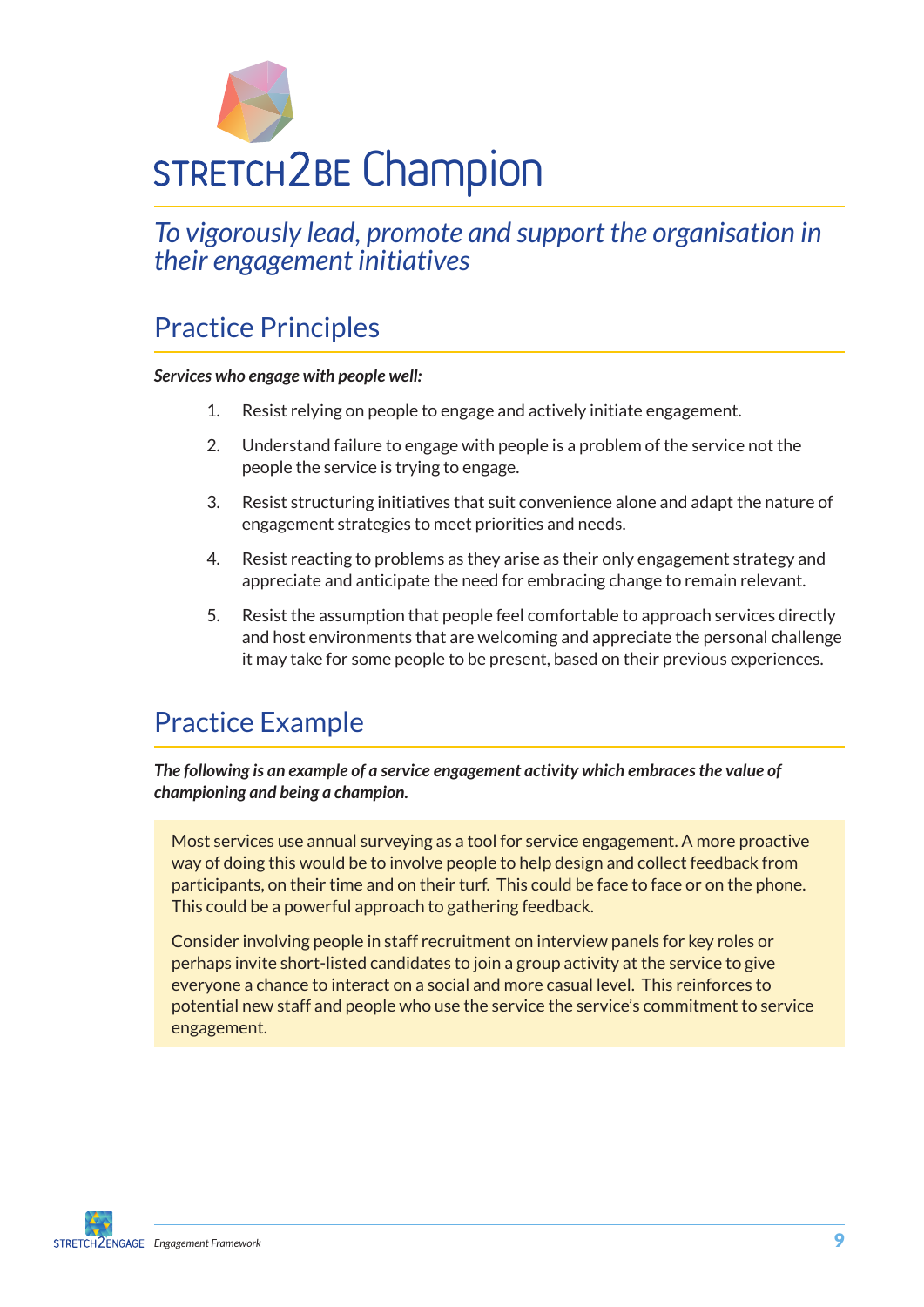

# *Use of imaginative methods to evoke new ideas*

# Practice Principles

#### *Services who engage with people well:*

- 1. Resist using a single engagement approach and design multiple engagement strategies.
- 2. Acknowledge people prefer to engage in different ways and design engagement processes to match. Services challenge the use of engagement technology that may be fit for purpose but does not leave people energised.
- 3. Resist using communication strategies that make it hard to participate and use a range of communication styles and mediums so people with different experiences, abilities, cultures and ages have the opportunity to participate.

### Practice Example

*The following is an example of a service engagement activity which embraces the value of being creative.* 

A service utilises social media to post videos, photos etc to pose questions to people who may be difficult to reach via traditional methods of service engagement. The service asks people to respond using whatever creative way they can think about to respond to questions. This might be making a short video or audio message, writing a story, recording a song. The service makes sure that you make available the necessary technology for those who might need access. This could be a great way to engage with people who are not comfortable engaging in the traditional ways by taking part in a survey or participating face to face in a formal meeting.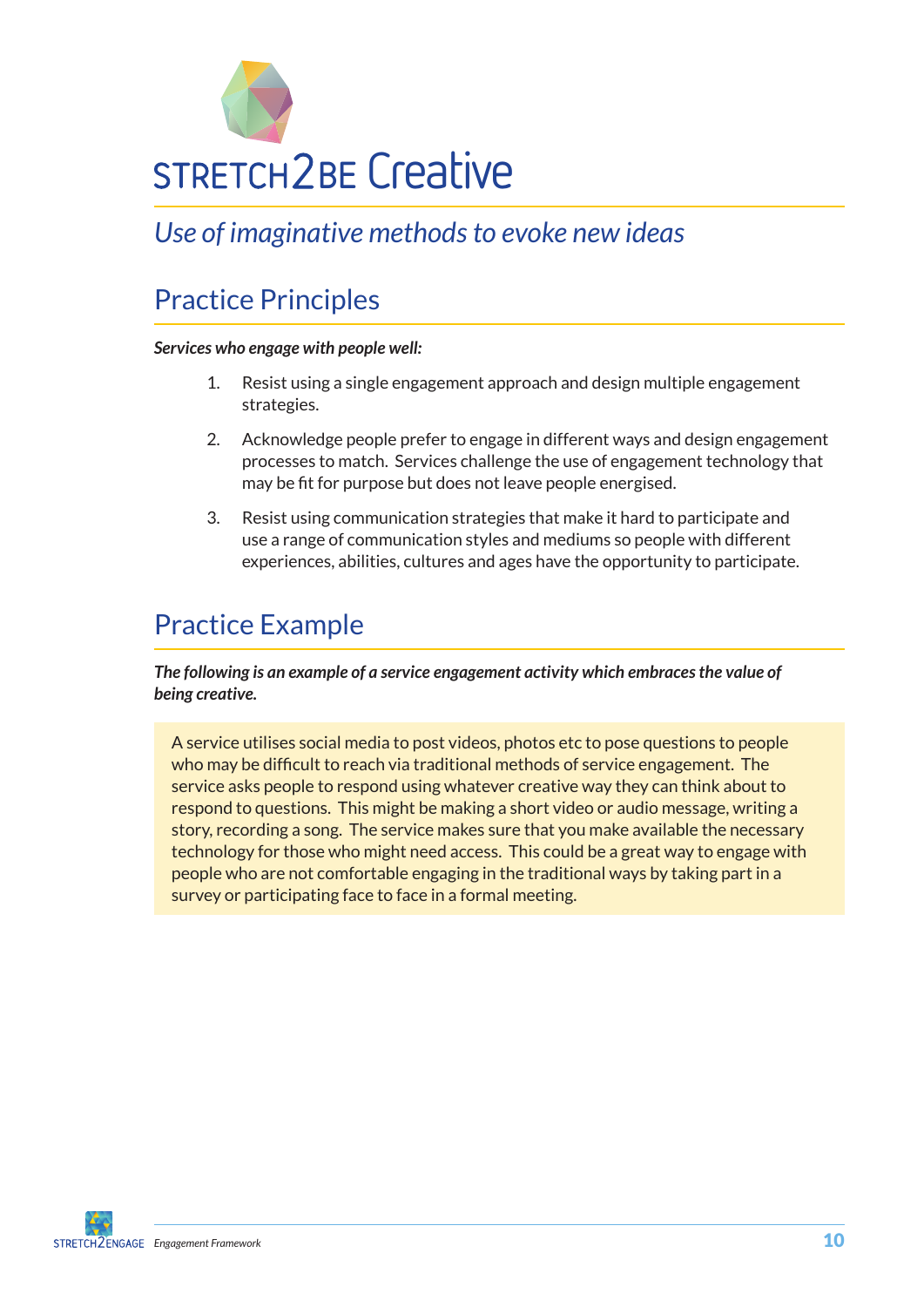

#### *Intentionally seek out and engage people from diverse backgrounds and experiences*

# Practice Principles

#### *Services who engage with people well:*

- 1. Resist hearing from and responding to single groups and seek the crossfertilisation of views and ideas from a wide audience, including people accessing services, families, significant others, staff, external stakeholders & the wider community.
- 2. Resist diminishing the value of the contribution from people who find it difficult to engage and extend invitations to people to engage with them and keeping the invitation open if at first people decline.
- 3. Resist favouring or penalising people for their decision to participate or not and ensure engagement is clearly framed as an invitation, with clear intention and choice of participation.
- 4. Resist utilising "service representatives" as the only mechanism for hearing diverse views and ideas and seek wide involvement and participation to co-design better services.
- 5. Resist using paid staff representatives to act as a proxy for voicing the needs and views of many diverse individuals and approach people using services as having expertise and good ideas.
- 6. Resist devaluing people's contributions by addressing reciprocity as part of engagement processes and value highly the ideas and feedback people offer and are transparent about the recognition that will be provided to recognise contributions.
- 7. Resist determining service direction based on management perceptions alone and harness ideas that emerge from broad based discussions across all levels within their organisation that lead to service excellence.

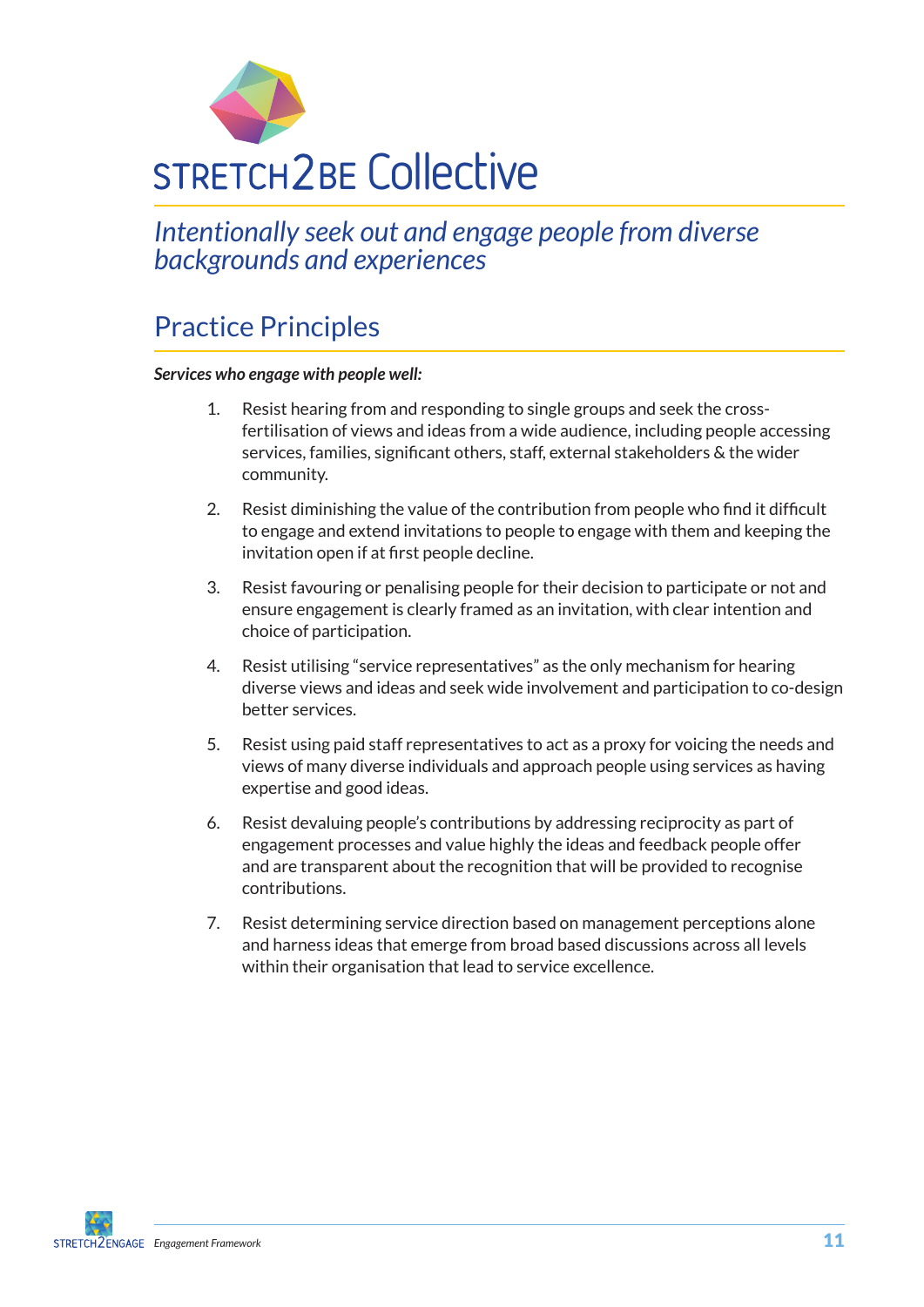# Practice Example

*The following is an example of a service engagement activity which embraces the value of being collective.* 

In an Aboriginal and Torres Strait Islander service, new services are not designed or tenders for funding are not written before genuine engagement with the community is undertaken and through this, the community identifies and defines outcomes and measures. Engagement with the community is undertaken by people who have knowledge, expertise and respect of the community and recognises cultural authority. The community is not viewed as a homogenous group, and no preconceptions are made prior to engagement.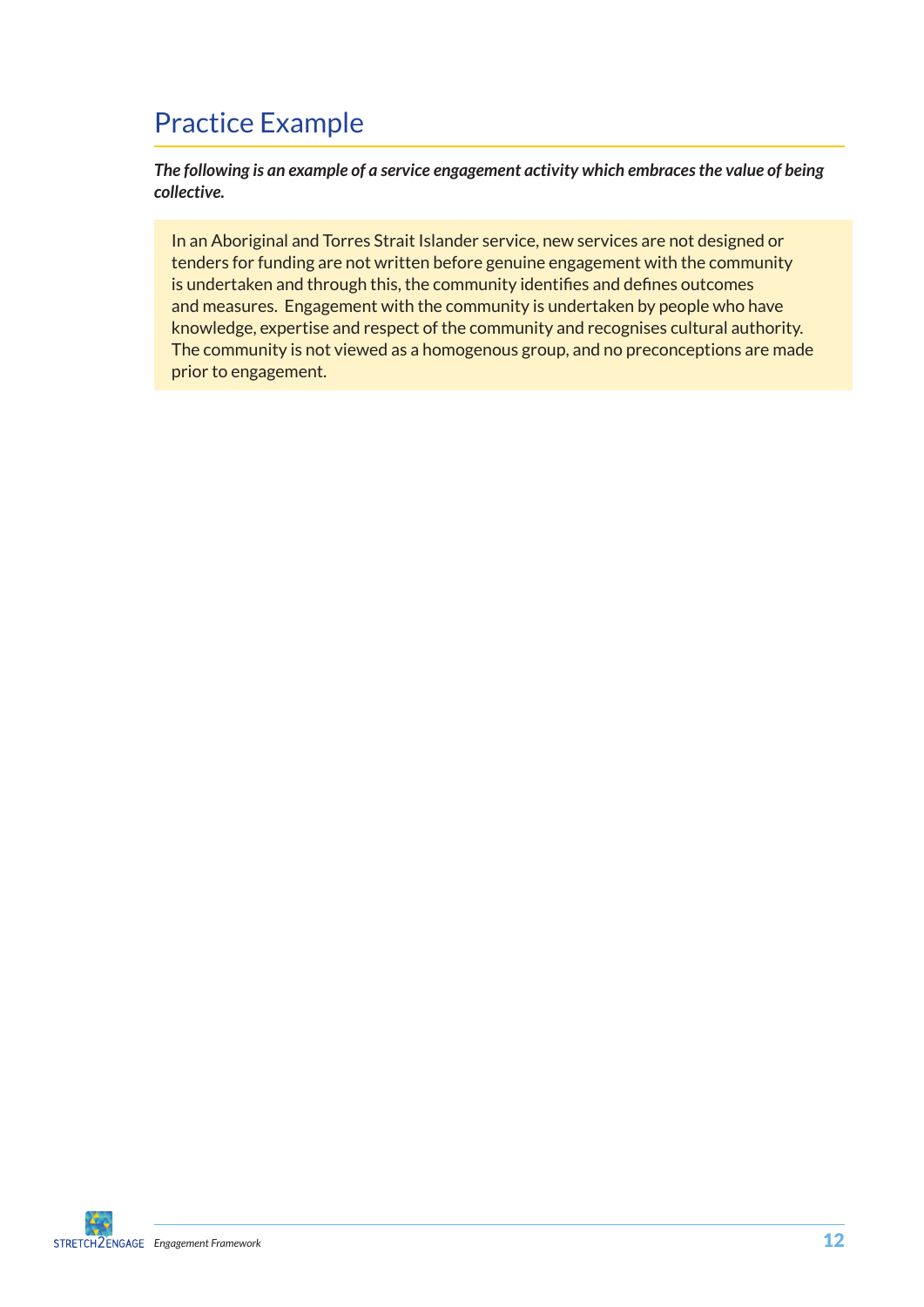

# *Willing to explore all aspects and embrace divergent views*

## Practice Principles

#### *Services who engage with people well:*

- 1. Resist discouraging people from raising concerns and dismissing new ideas without investigation and exploration and nurture a culture of engagement which fosters interactive and creative conversations and challenges current practice.
- 2. Resist disregarding conflictual viewpoints by providing simplistic responses to complex challenges and embrace the complexity of diverse views and find ways to move beyond the status quo of current service delivery.
- 3. Resist supporting 'maintenance' or business-as-usual thinking by only engaging people with similar views and intentionally invite people, with different backgrounds and experiences, to bring critical thinking to strengthen and test new ideas.

### Practice Example

*The following is an example of a service engagement activity which embraces the value of being comprehensive.*

A service regularly uses role plays where service providers step into shoes of someone accessing their service (and vice versa) to brainstorm solutions to identified issues and challenges. This often leads to a deeper understanding of each other's situation that can then lead to different solutions.